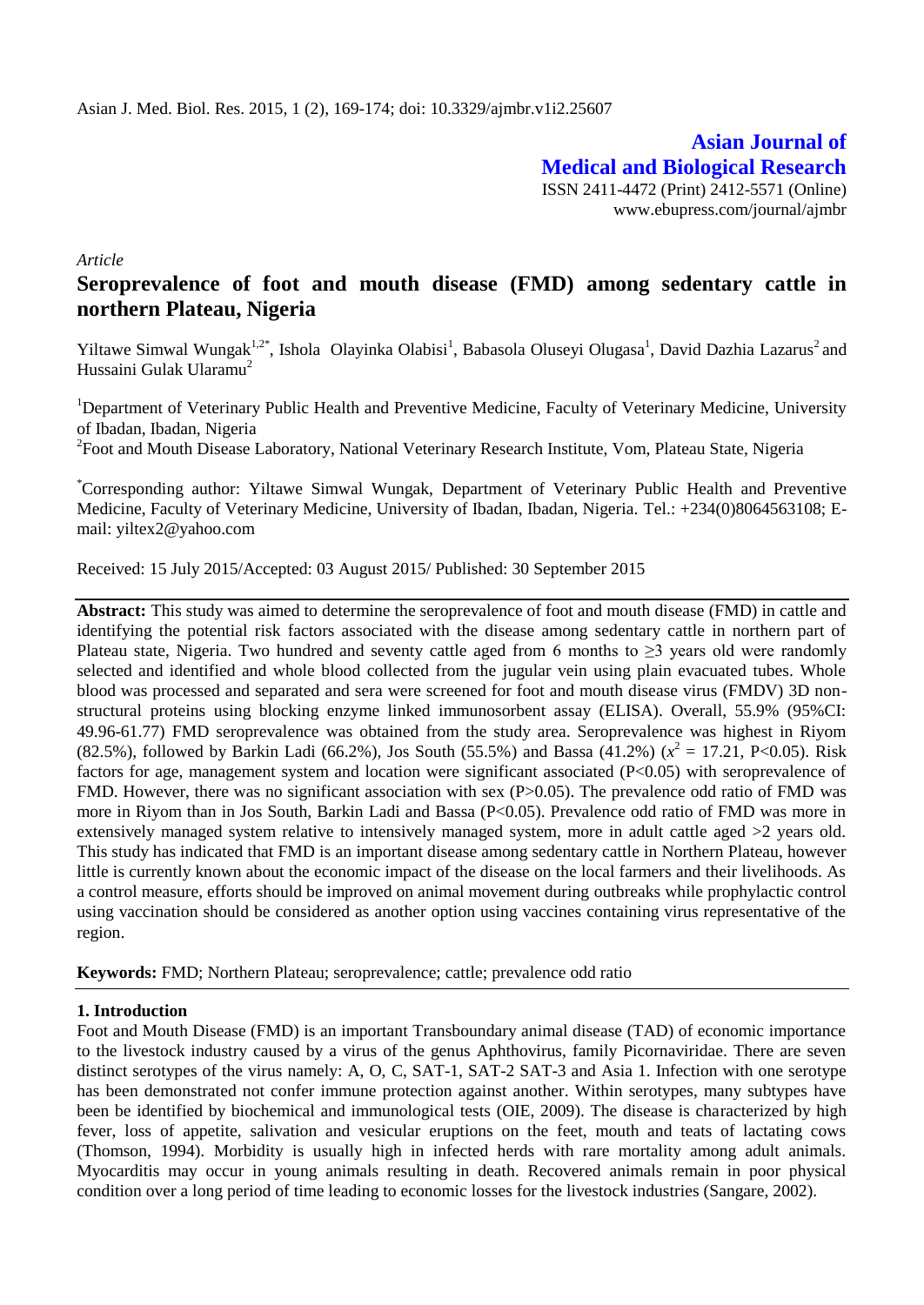FMD is endemic in most parts of sub-Saharan Africa, with the exception of few countries in southern Africa, where the disease has been controlled by the separation of infected wildlife reservoirs from susceptible livestock using physical barriers in combination with prophylactic mass vaccination campaigns and other zoosanitary measures. Largely due to the endemicity of the disease, and its associated low mortality among adult animals, disease outbreaks are often not perceived as important among pastoralists, thus in most cases outbreaks go unreported. However, a number of developing countries have realised that FMD is one of the trans-boundary diseases that should be controlled to ensure economic stability and access to lucrative international export markets for livestock and livestock products (Sahle, 2004).

FMD was first officially reported in Nigeria in 1924 as sporadic outbreaks, with serotype O as the cause of the outbreak (Libeau, 1960). Subsequently, other serotypes (A, SAT 1 and SAT 2) were later identified to cause outbreaks in livestock across the country (FAO, 2010a; FAO, 2010b, Ehizibolo *et al.,* 2014; Fasina *et al.,* 2013, FAO, 2014a, FAO, 2014b, FAO, 2014c). Each of these serotypes was associated with trade cattle entering Nigeria from neighbouring countries which share land borders with Nigeria. As in most developing countries, the national disease reporting system has been plagued with some weakness in Nigeria; as such there is poor documentation of outbreak cases (Abegunde *et al.,* 1988). However, FMD may continue to gain more national recognition and importance as the Nigerian livestock husbandry systems becomes more intensive and the traditional pastoral Fulani herds begin to settle in response to increased demand for animal protein and food security. It will be necessary to develop efficient control strategies for FMD and other important livestock diseases in Nigeria (Abegunde *et al.,* 1988). Although FMD is often reported seasonally by pastoralists within the study area, little information exists about the prevalence and serotypes that circulates within this study area. Therefore, the objective of this study was to determine the seroprevalence of FMD in this study location and also identify the associated risk factors for foot and mouth disease transmission among cattle herds.

### **2. Materials and Methods**

### **2.1. Study area**

This study was performed in northern Plateau, a region comprising of six Local Government Areas (Jos-North, Jos-South, Jos-East, Bassa, Barkin Ladi and Riyom, 09° 52N and 80° 54E North Central Nigeria), where FMD is perceived to be endemic. Plateau State has a near temperate climate with an average temperature of between 18°C and 22°C. Harmattan winds cause the coldest weather between December and February. The warmest temperatures usually occur in the dry season months of March and April. The mean annual rainfall varies from 131.75 cm in the southern part to 146 cm on the Plateau. The highest rainfall is recorded during the wet season months of July and August.

### **2.2. Study population and sampling technique**

Cattle were selected from northern parts of Plateau, from a list of four local government areas namely; Jos South, Riyom, Barkin Ladi and Bassa during August - September 2010. The four local government areas were selected from the existing six local government areas of the state based on geographical location, proximity to livestock market, and availability of cattle population. From each location, cattle were randomly selected from the various unvaccinated herd, to be included in the study. About 270 cattle were included in the study. The sample size was calculated to estimate the herd level seroprevalence of 12.08% with absolute error at the 95% confidence interval. The calculated sample size was 153 cattle, but this was increased to 270 to account for inadequate sampling and poor sample qualities.

$$
n = \frac{Z^2 \ P_{exp}(1 - P_{exp})}{d^2} = 153 \text{ minimum samples}
$$

Where:

 $n =$  required sample size P**exp** = expected prevalence 12.08%  $Z^2$  = confidence interval at 95% = 1.96  $d =$  desired absolute precision 5% (Thrusfield, 1995)

# **2.3. Study design**

A cross-sectional seroprevalence survey was conducted and information from the cattle owners and risk factors such as age, sex, location, and management system were collected. About 5ml of whole blood from apparently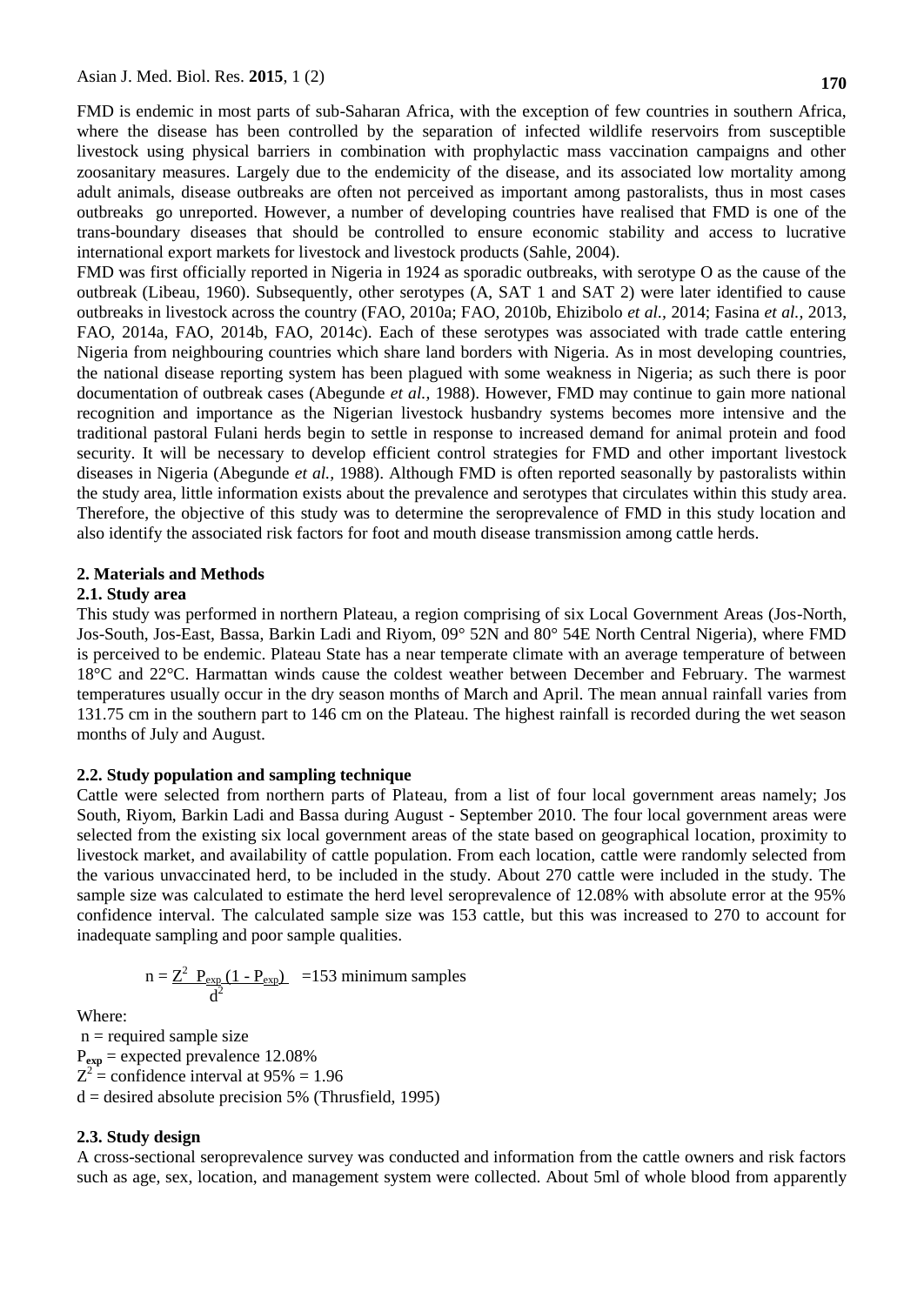healthy cattle were collected from the jugular vein of 270 randomly selected cattle from different unvaccinated herds using plain evacuated tubes (Becton, Dickinson and Company, USA). The samples were transported to the National Veterinary Research Institute in Vom centrifuged at 1450 x g for 10 minutes for serum separation and were stored at -20°C until use. Sera were tested for antibodies to FMD 3D-non-structural proteins using a solid phase ELISA assay.

### **2.4. Serological analysis**

The sera were screened using the FMDV 3D-ELISA kit (PrioCHECKS® Prionics Lelystad Netherland) (Sorensen *et al.,* 1998). Test sera and the negative, week positive and strong positive reference sera were added to 96-well microtiter plates, pre-coated with 3D-antigen. Overnight (16 hours) incubation at 37°C was observed. Plates were washed 6 times with washing buffer. Peroxidase conjugate of anti-ruminant antibody was added to the plate and incubated for 1 hour. This was washed and tetramethyl benzidine (TMB) substrate was added. This reaction for color development was kept at room temperature for 15 min. The reaction was stopped with 1M Sulphuric acid. Optical density of test samples were read at 450 nm on a MultiSkan spectrophotometer (Thermo Scientific, USA) and results were expressed as index derived by dividing the absorbance value of test serum by cut-off control value, according to manufacturer's instruction. Samples with Percentage Inhibition (PI)  $\geq$ 50% were classified positive and samples with percentage inhibition PI<50% were considered negative respectively.

$$
PI = 100 - \underbrace{\begin{bmatrix} OD_{450} \text{ test sample} \\ OD_{450} \text{ max} \end{bmatrix}}_{OD_{450} \text{ max}} x 100
$$

#### **2.5. Data analysis**

Animals were divided into three age categories: <1 year, 1-2 years and >2 years of age. The Chi square test was used for univariate analysis. This test was used to assess the association between being seropositive for FMD and different locations, age groups, sex and management system. The confidence level of test was set at 95% and P<0.05 was considered significant. Basic statistics was analysed using Medcalc statistical software Version 11.5.0 for biomedical research.

### **3. Results**

Overall seroprevalence of 55.9% (95%CI: 49.96-61.77) was obtained for FMD among cattle in the study area (Table 1). Considering the different local government areas that were sampled, and number of samples collected (Riyom  $(n=40)$ , Bassa  $(n=51)$ , Barkin Ladi  $(n=15)$  and Jos South  $(n=164)$ , the highest prevalence recorded in Riyom 82.5% (33/40) was statistically significantly different  $(x^2 = 17.21, P<0.05)$  from the prevalence in Barkin Ladi 66.7% (10/15), Bassa 41.2 (21/51) and Jos South, 55% (87/162) (Table 1).

A higher seroprevalence of 58.2% (95%CI: 51.07-65.08) was observed in females than in males 50.62% (95%CI: 39.80-61.39) (Table 2). However, the difference in prevalence of FMD between the two sex groups was found to be statistically insignificant ( $x^2 = 0.56$ , P > 0.05).

Age specific seroprevalence revealed higher prevalence in adult (>2 years) of 81% (95%CI: 72.43-87.80), than in cattle aged 1-2 years 41.67% (95%CI: 33.09-50.64) and in calves <1 year old 40% (95%CI: 27.17-53.96). The difference in prevalence among the different age groups was found to be statistically significant (P<0.05) (Table 3). Based on cattle management systems, seroprevalence was highest in extensive management system 63.59% (56.85-69.95) than intensive husbandry system. The difference was statistically significant ( $x^2$ =19.8, P<0.05) (Table 4).

### **3.1. Prevalence odd Ratio (POD)**

The Prevalence Odd ratio of FMD in Riyom LGA 4.17(95%CI: 1.64-11.02) was higher than in Barkin Ladi 1.77% (95%CI: 0.53-6.26) and Bassa 0.62% (95%CI: 0.31-1.23) which was statistically significant (P<0.05, Table 1). The Prevalence Odd ratio was higher in females 1.39% (95%CI: 0.8-2.42) than in Males. However, the difference was not statistically significance.  $(P = 0.212,$  Table 2).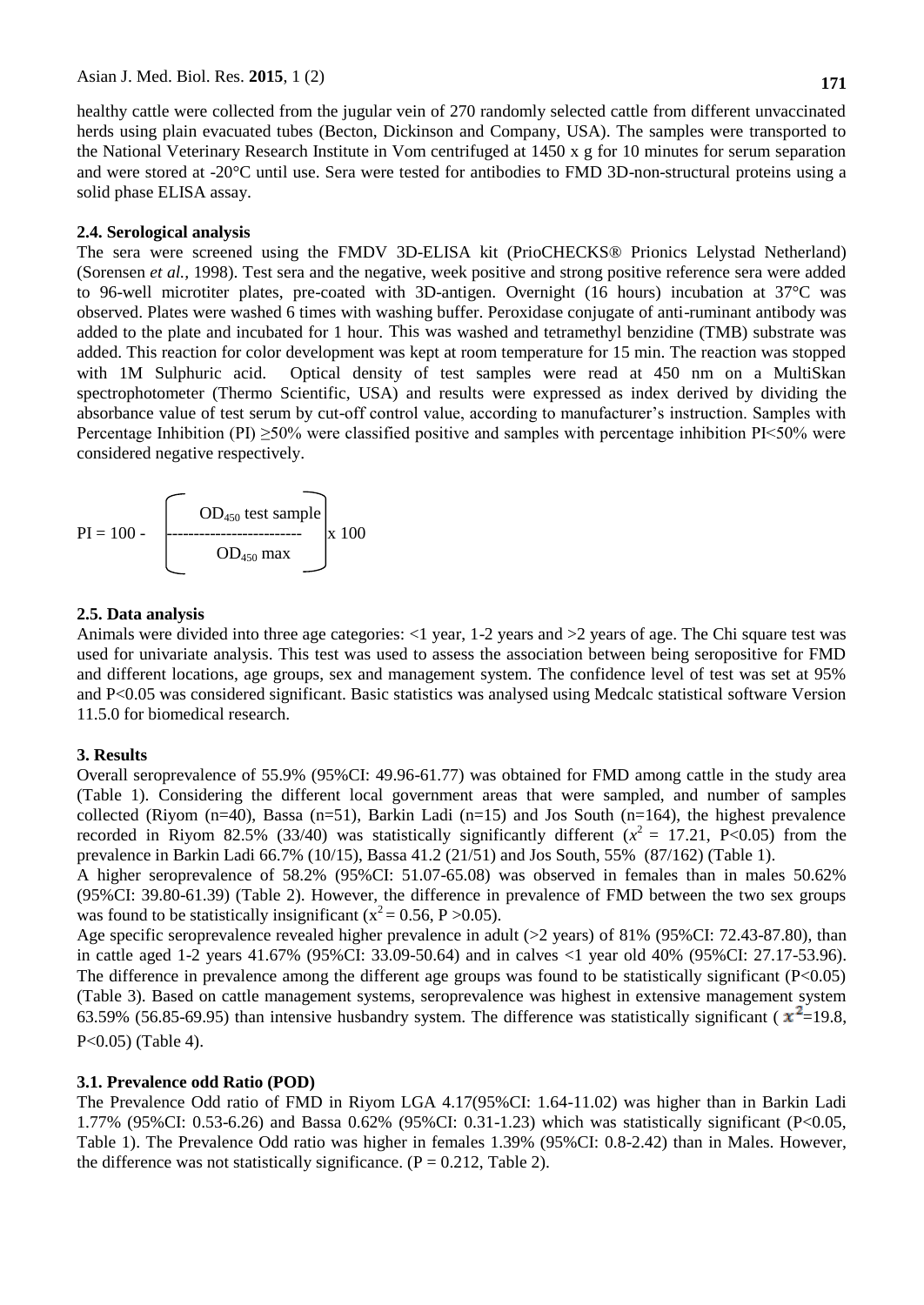# Asian J. Med. Biol. Res. **2015**, 1 (2) **172**

In relation to age categories of sampled cattle, the Prevalence Odd ratio age group was higher in cattle aged  $>2$ years 6.39%(95%CI: 2.82-14.66), than in cattle aged 1-2 years, 1.83% (95%CI: 0.86-3.92) and calves <1 year old. The difference in cattle aged  $>2$  years was found to be statistically significance (P<0.05, Table 3) The relative risk of FMD in extensive management system was higher 3.89% (95%CI: 2.05-7.43) than in intensive system of management and it was found to be statistically significance (Table 4).

| <b>Location</b>          | <b>Number</b><br>оf | <b>Seroprevalence</b> | $($ %) | <b>Prevalence OR</b> | <b>P-value</b> |
|--------------------------|---------------------|-----------------------|--------|----------------------|----------------|
|                          | samples $(N)$       | 95%CI                 |        |                      |                |
| <b>Jos South</b>         | 164                 | 53.05 (45.39-60.60)   |        |                      |                |
| Rivom                    | 40                  | 82.50 (68.42-92.01)   |        | $4.17(1.64-11.02)$   | 0.0007         |
| Barkin Ladi              | 15                  | 66.67 (40.79-86.62)   |        | $1.77(0.53-6.26)$    | 0.3109         |
| <b>Bassa</b>             | 51                  | 41.17 (28.34-54.99)   |        | $0.63(0.31-1.23)$    | 0.1386         |
| <b>Total</b>             | 270                 | 55.93 (49.96-61.77)   |        |                      |                |
| $-2$ $-2$ $-2$ $-2$ $-2$ |                     |                       |        |                      |                |

# **Table 1. Seroprevalence of FMD in cattle of different location.**

 $X^2 = 17.21$ , P<0.05

### **Table 2. Seroprevalence of FMD by gender.**

| Gender                                   | <b>Number</b><br>of | $($ %)<br><b>Seroprevalence</b> | <b>Prevalence OR</b> | <b>P-value</b> |
|------------------------------------------|---------------------|---------------------------------|----------------------|----------------|
|                                          | samples $(N)$       | 95%CI                           |                      |                |
| Female                                   | 189                 | 58.20 (51.07-65.08)             | $1.39(0.80-2.42)$    | 0.2118         |
| Male                                     | 81                  | 50.60 (39.80-61.39)             |                      |                |
| <b>Total</b><br>$\overline{\phantom{a}}$ | 270                 | 55.93 (49.96-61.77)             |                      |                |

 $X^2 = 0.56$ , P>0.05

### **Table 3. Seroprevalence of FMD in different age groups.**

| Age category                                                                                                 | <b>Number</b><br>samples $(N)$ | оť | <b>Seroprevalence</b><br>95%CI | $($ %) | <b>Prevalence OR</b> | <b>P-value</b> |
|--------------------------------------------------------------------------------------------------------------|--------------------------------|----|--------------------------------|--------|----------------------|----------------|
| $\langle$ 1 year old                                                                                         | 50                             |    | 40 (27.17-53.96)               |        |                      |                |
| 1-2 years                                                                                                    | 120                            |    | 41.7 (33.09-50.64)             |        | $1.83(0.86-3.92)$    | 0.0895         |
| $>2$ years                                                                                                   | 100                            |    | 81 (72.43-87.80)               |        | $6.39(2.82-14.66)$   | 0.0005         |
| <b>Total</b>                                                                                                 | 270                            |    | 55.93 (49.96-61.77)            |        |                      |                |
| $\mathbf{A} = \mathbf{A} \mathbf{A} + \mathbf{B} \mathbf{A} + \mathbf{A} \mathbf{A} + \mathbf{A} \mathbf{A}$ |                                |    |                                |        |                      |                |

 $\gamma$ 2 = 40.55, P<0.05

# **Table 4. Seroprevalence of FMD in different farming System.**

| Farming<br>system             | <b>Number</b><br>samples $(N)$ | of Seroprevalence $(\%$ ) 95% CI | <b>Prevalence OR</b> | <b>P-value</b> |
|-------------------------------|--------------------------------|----------------------------------|----------------------|----------------|
| Extensive                     | 206                            | 63.59 (56.85-69.95)              | $3.89(2.05-7.43)$    | 0.0005         |
| Intensive                     | 64                             | 31.25 (20.82-43.34)              |                      |                |
| Total                         | 270                            | 55.93 (49.96-61.77)              |                      |                |
| $\mathbf{a}$ and $\mathbf{a}$ |                                |                                  |                      |                |

 $\chi$ 2 = 19.81, P< 0.05

# **4. Discussion**

FMD is an endemic livestock disease in Nigeria. It is evident from the study result that FMD is widely distributed among the cattle herds within the study area. Since the sampled animals had no history of previous vaccination against FMD, this prevalence could have only resulted from field infection with FMDV. The prevalence estimates ranged between 41.2% and 82.5% indicating extensive FMD transmission in all the study area. Uncontrolled animal movement within this region could be the main cause of this rapid spread among susceptible herds. These results are in agreement with the previous findings in this region (Abegunde *et al.,* 1988) who reported a seroprevalence of 33.66% among pastoralist herds. However, in a similar study in Plateau a seroprevalence of 29% was also reported in cattle which signify that FMD is an important disease in this region (Ehizibolo *et al.,* 2014).

At location levels, a higher seroprevalence was observed in Riyom (82.5%) than the other locations with Bassa (41.2%) having the least. This variation may be due to the fact that Riyom is a cattle route and a location where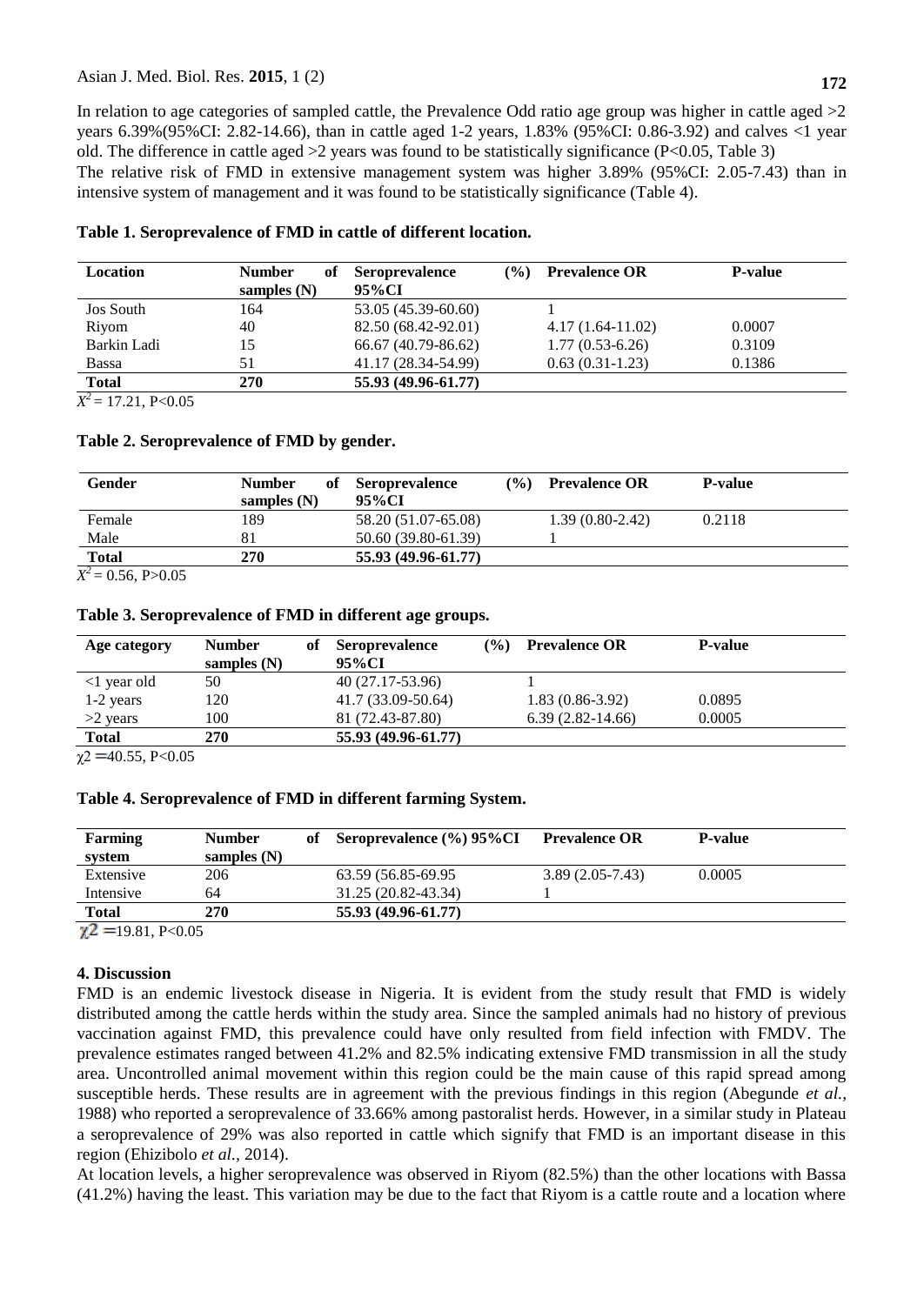most pastoralists settle their herds during critical periods of the years for pasture and water. In contrast, Bassa is situated within a communal area where contacts with other herds have been observed to be minimal.

Sex distribution indicated higher seropositivity among female cows, which is consistent with previous studies (Olabode *et al.,* 2013). However, no significant difference (P>0.05) was observed in seroprevalence of FMD between female and male cattle in this study. This finding was consistent with the previous findings elsewhere, where sex appeared not to have a significant association with the seroprevalence of FMD in cattle (Rufael *et al.,* 2006; Geleye *et al*., 2009; Esayas *et al.,* 2009; Megersa *et al.,* 2009).

However, significant difference was observed between three age categories ( $X^2 = 40.55$ , P<0.05). The relative high positivity observed in adult cattle might be due to high frequency of exposure to risk factors as reported previously (Rufael *et al.,* 2008; Megersa *et al.,* 2009 Molla *et al.,* 2010). However, this is contrary to a study in which other authors reported that cattle aged 6 months to 2 years are prone for infection with FMDV (Ishola *et al.,* 2011; Olabode *et al.,* 2013) They might have acquired the infection from multiple circulating virus serotypes and could have produced antibodies against all serotypes of FMDV. The relative low seroprevalence in younger animals might be due to low frequency of exposure to risk factors as well as the fact that most farmers keep their calves around the household during grazing with less contact with other herds (Mohamoud *et al.,* 2011).

Furthermore, significant difference in seroprevalence was recorded in different management system  $(X^2 =$ 19.81, P<0.05). It was found to be higher in extensively managed system 74% than intensively managed system 44%. This variation may be due to the fact that extensively managed cattle have to travel long distance in search of good pasture and surface water (Rufael, 2006) leading to high contacts with other cattle and wildlife reservoirs of different origin, which is a predominant factor for transmission of disease. This finding is in agreement with a previous study conducted in Ethiopia where production system was the major risk factor for FMD seropositivity (Megersa *et al.,* 2009).

The study further revealed that the prevalence odd ratio of contacting FMD is higher in Riyom than in other location in the study area. Although, the Prevalence odd ratio is higher in females than in males, however, it is of no statistical importance. The Prevalence odd ratio of contacting FMD is higher in Adult than in young animals. It was revealed that the Prevalence odd ratio of FMD infection is higher in extensive managed than intensively manage cattle.

# **5. Conclusions**

The study has proven the endemicity of foot and mouth disease within northern Plateau and the highly contagious nature of the disease among pastoralist herds; we therefore, recommend strict control of animal movement along with application of strict zoosanitary measures and vaccination using vaccines containing antigens representative of the locally circulating virus serotypes.

### **Acknowledgements**

The authors are grateful to the staff of Foot and Mouth Research Laboratory especially Mr. Agom Danmarwa, National Veterinary Research Institute, Vom for their laboratory support and famers who provided their herds for sampling during the study.

# **Conflict of interest**

None to declare.

# **References**

- Abegunde AA, CD Ezeokoli, JU Umoh and PB Addo, 1988. Epidemiology of Foot and mouth disease in Nigerian cattle*.* Viral Diseases of Animals in Africa. OAU/STRC Scientific Publication Lagos Nigeria, pp. 203-212.
- Ehizibolo D, A Perez, C Carrillo, S Pauszek, M Alkhamis, I Ajogi, J Umoh, H Kazeem., and SA Metwally, 2014. Epidemiological analysis, serological prevalence and genotypic analysis of foot-and-mouth disease in Nigeria 2008-2009. Transbound. Emerg. Dis., 61: 500-510
- Esayas G, A Gelagay, A Tsegalem and A Kassahun, 2009. Seroprevalence of foot and mouth disease in Bench Maji zone, Southwestern Ethiopia. J. Vet. Med. Anim. Health., 1: 5-10.
- FAO, 2010a. World Reference Laboratory for Foot-and-Mouth Disease (WRLFMD) Genotyping Report, 7 July 2010, FMD type O, Nigeria, 2009. WRLFMD/2010/000022